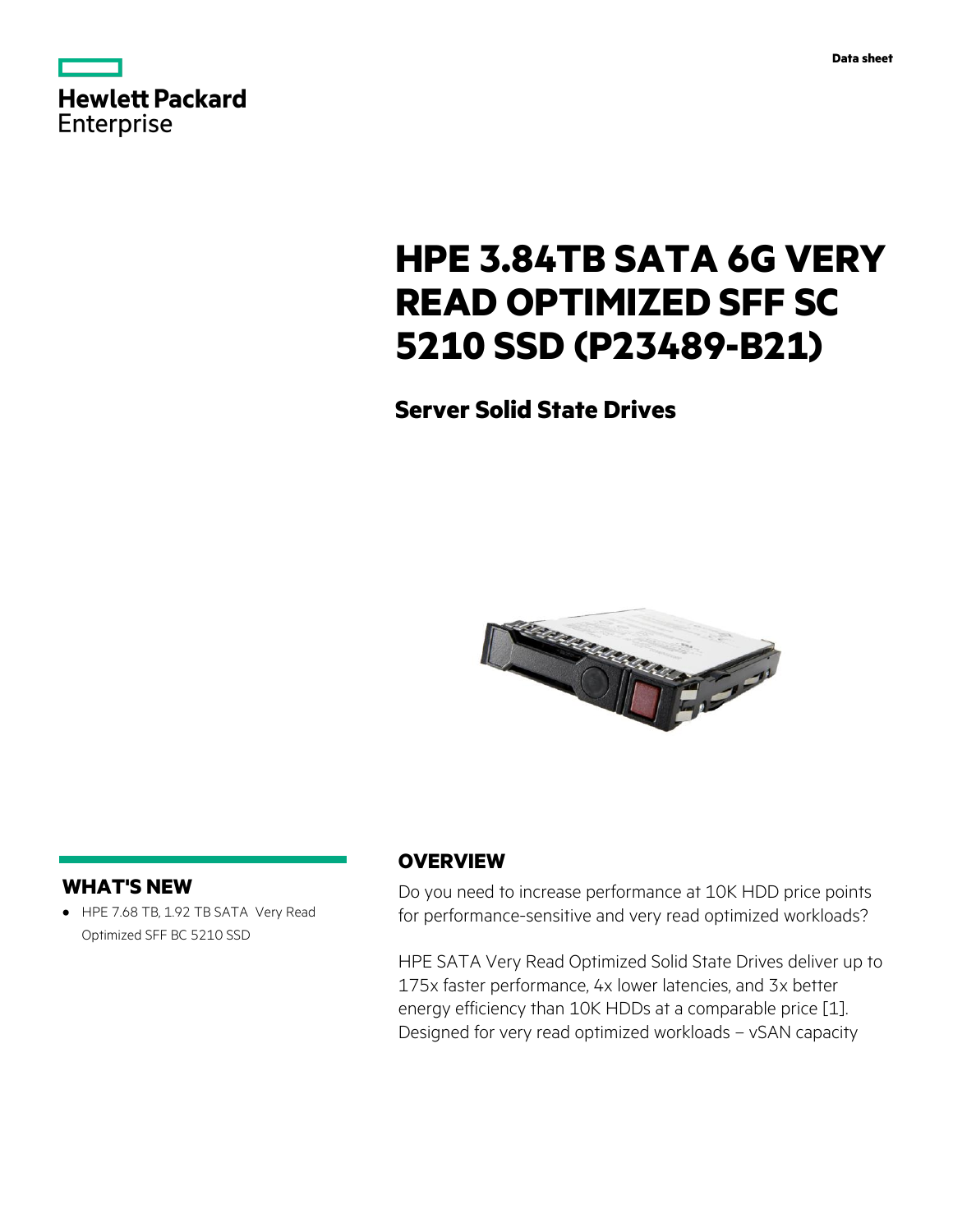tiers, NoSQL databases, business intelligence, Hadoop, analytics, object stores, content delivery, and AI and machine learning data lakes.

Hewlett Packard Enterprise SSDs are backed by over 3.35 million hours of testing and qualification [2], certifying reliability and high performance. HPE Digitally Signed Firmware prevents unauthorized access to your data by providing the verification that drive firmware comes from a trusted source. You can also monitor the lifespan of your SSD with HPE Smart WearGauge compatibility in management tools.

## **FEATURES**

#### **The Speed of SSDs Fused with the Affordability of HDDs**

HPE SATA Very Read Optimized Solid State Drives feature better value than 10K HDDs – thanks to QLC NAND technology targeting very read optimized (VRO) workloads.

Experience up to 175x faster performance and 4x better latencies than 10K HDDs [1].

3x more energy efficient than 10K HDDs, providing annual savings on power and cooling [1].

#### **HPE SATA VRO SSDs are the Reliable Replacement for 2 - 8 TB HDDs in Targeted Workloads**

HPE SATA Very Read Optimized Solid State Drives can help future-proof your storage by transitioning from lower capacity HDDs.

Feature hardware that is 10x more reliable than 10K HDDs and 100x more reliable than 7.2K HDDs [3].

Optimized for Hewlett Packard Enterprise servers that have used 10K and 7.2K HDDs for years.

Includes full enterprise Hewlett Packard Enterprise SSD feature set for improved data security, end-to-end data path protection, and power loss protection.

#### **HPE VRO SATA SSDs are Optimized for Performance-Sensitive and Very Read Optimized Workloads**

HPE SATA Very Read Optimized Solid State Drives fuse HDD-optimized sequential performance with SSD-optimized random performance.

The VRO targeted workloads revolve around a typical mix of >80% random reads and <20% sequential writes (large block size), for which HPE SATA VRO SSDs are designed.

Endurance ratings are engineered to exceed the need of HPE VRO SSD targeted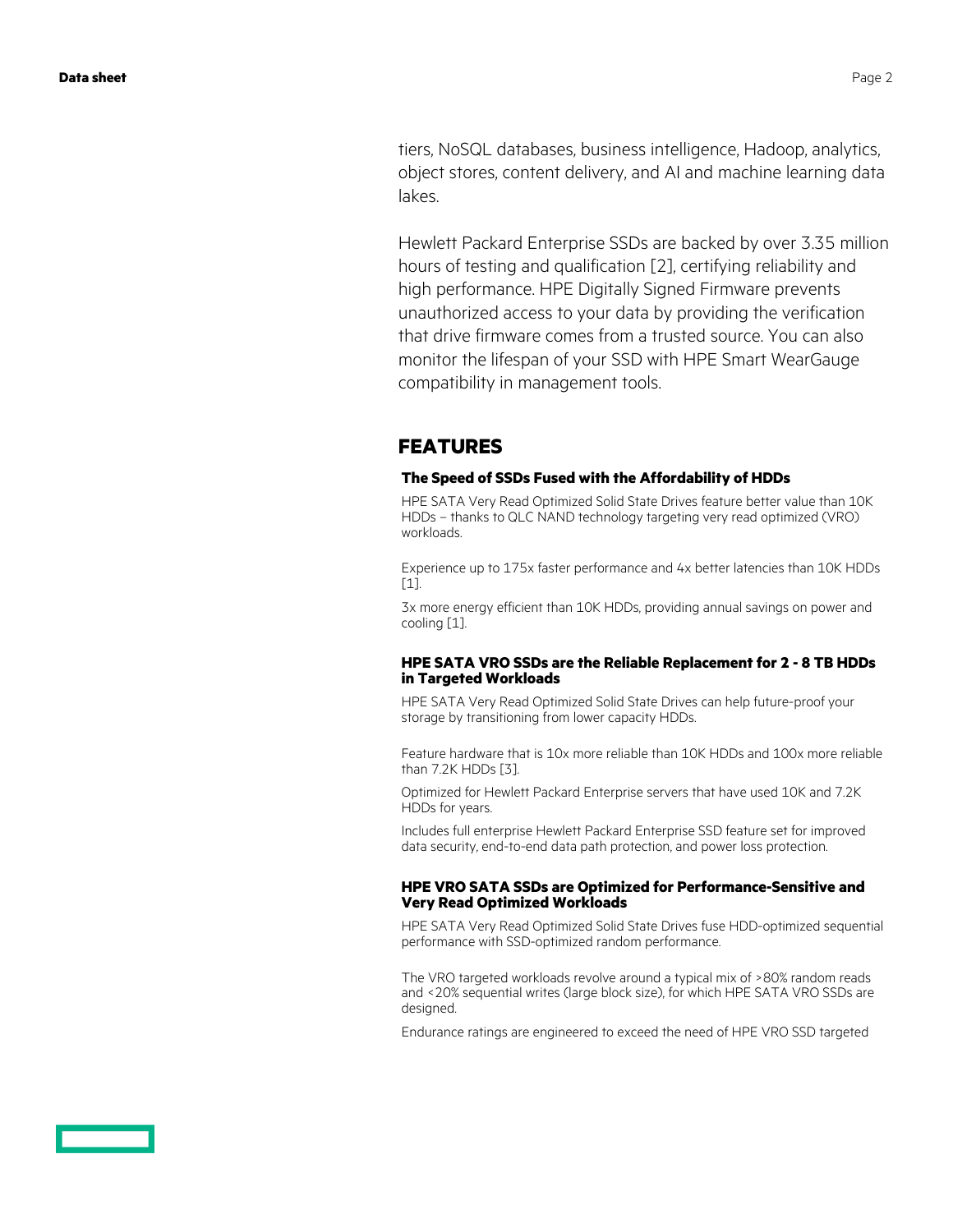workloads [4].

Target HPE SATA VRO SSD workloads: vSAN capacity tiers, SQL databases (business intelligence), NoSQL databases, Hadoop, analytics, object stores, CDN, and AI and machine learning data lakes.

#### **High Performance, Exceptional Reliability, and Efficiency for Faster Business Results**

HPE SATA Very Read Optimized Solid State Drives are ideal for big data analytics, cloud computing, active archiving, database applications, and data warehousing.

Achieve higher IOPs to enhance the performance of your data center.

Maintain data accuracy with full data-path error detection.

Choose from a broad portfolio of enhanced SSD solutions in a wide variety of capacities.

Features 12 Gb/s SAS, 6 Gb/s SATA, NVMe, M.2, and M.2 Enablement Kits.

# **Technical specifications HPE 3.84TB SATA 6G Very Read Optimized SFF SC 5210 SSD**

| <b>Product Number</b>                        | P23489-B21                                                                                                                                                                                                                                                                                                           |  |
|----------------------------------------------|----------------------------------------------------------------------------------------------------------------------------------------------------------------------------------------------------------------------------------------------------------------------------------------------------------------------|--|
| <b>Lifetime Writes</b>                       | 630                                                                                                                                                                                                                                                                                                                  |  |
| <b>Endurance DWPD (Drive Writes Per Day)</b> | 0.09                                                                                                                                                                                                                                                                                                                 |  |
| <b>Read IOPS</b>                             | Random Read IOPS (4KiB, Q=16)=53,000<br>MAX Random Read IOPS (4KiB)=65,000@Q32                                                                                                                                                                                                                                       |  |
| <b>Write IOPS</b>                            | Random Write IOPS (4KiB, Q=16)=7,000<br>MAX Random Write IOPS (4KiB)=7,100@Q1                                                                                                                                                                                                                                        |  |
| <b>Power (Watts)</b>                         | 5.3                                                                                                                                                                                                                                                                                                                  |  |
| <b>Plug Type</b>                             | Hot Pluggable                                                                                                                                                                                                                                                                                                        |  |
| Height                                       | 7 <sub>mm</sub>                                                                                                                                                                                                                                                                                                      |  |
| Warranty                                     | HPE Solid State Drives and Add-In Cards have a standard 3/0/0 warranty<br>Customer Self Repair (CSR) subject to maximum usage limitations. Maximum usage limit is the maximum<br>amount of data that can be written to the drive. Drives that have reached this limit will not be eligible for<br>warranty coverage. |  |